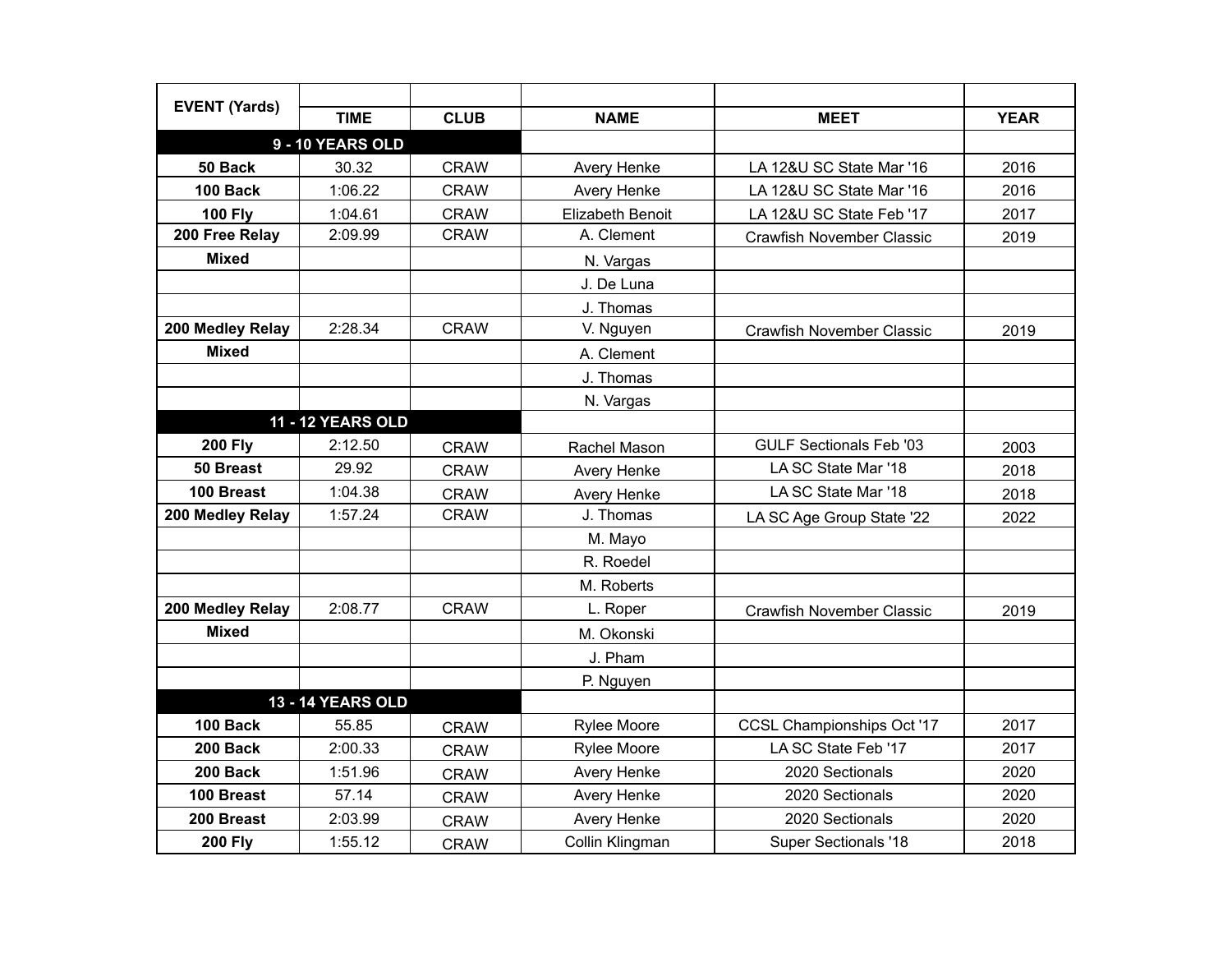| 200 IM          | 1:54.98                  | <b>CRAW</b> | Jacques Rathle         | LA SC State Feb '18              | 2018 |
|-----------------|--------------------------|-------------|------------------------|----------------------------------|------|
| 400 IM          | 4:04.78                  | <b>CRAW</b> | Jacques Rathle         | LA SC State Feb '18              | 2018 |
| 200 Free        | 1:40.33                  | <b>CRAW</b> | Annalane Lee           | LA SC State Feb '14              | 2014 |
|                 |                          |             | Jeanne Frederic        |                                  |      |
|                 |                          |             | Jolee Liles            |                                  |      |
|                 |                          |             | <b>Chandler Turney</b> |                                  |      |
| 200 Medley      | 1:51.40                  | <b>CRAW</b> | <b>Jolee Liles</b>     | LA SC State Feb '14              | 2014 |
|                 |                          |             | <b>Chanler Turney</b>  |                                  |      |
|                 |                          |             | Jeanne Frederic        |                                  |      |
|                 |                          |             | Annalane Lee           |                                  |      |
| 200 Medley      | 1:41.74                  | <b>CRAW</b> | Collin Klingman        | LA SC State Feb '18              | 2018 |
|                 |                          |             | Jacques Rathle         |                                  |      |
|                 |                          |             | <b>Michael Winston</b> |                                  |      |
|                 |                          |             | Garrett Accardo        |                                  |      |
| 400 Medley      | 3:42.18                  | <b>CRAW</b> | Collin Klingman        | LA SC State Feb '18              | 2018 |
|                 |                          |             | Jacques Rathle         |                                  |      |
|                 |                          |             | Michael Winston        |                                  |      |
|                 |                          |             | Garrett Accardo        |                                  |      |
| 200 Free        | 1:31.39                  | <b>CRAW</b> | Jacques Rathle         | LA SC State Feb '18              | 2018 |
|                 |                          |             | Collin Klingman        |                                  |      |
|                 |                          |             | <b>Michael Winston</b> |                                  |      |
|                 |                          |             | Garrett Accardo        |                                  |      |
| 400 Free        | 3:18.15                  | <b>CRAW</b> | Jacques Rathle         | LA SC State Feb '18              | 2018 |
|                 |                          |             | Collin Klingman        |                                  |      |
|                 |                          |             | <b>Michael Winston</b> |                                  |      |
|                 |                          |             | Garrett Accardo        |                                  |      |
|                 | <b>15 - 16 YEARS OLD</b> |             |                        |                                  |      |
| 100 Back        | 54.41                    | <b>CRAW</b> | <b>Rylee Moore</b>     | LA SC State Feb '19              | 2019 |
| 50 Free         | 20.91                    | <b>CRAW</b> | Colin Bone             | LHSAA Div 1 State Champ. Nov '14 | 2014 |
| <b>100 Free</b> | 45.06                    | <b>CRAW</b> | Colin Bone             | LHSAA Div 1 State Champ. Nov '14 | 2014 |
| 200 Back        | 1:46.95                  | <b>CRAW</b> | Chris Richardson       | Tupelo Top TYR Invitational      | 2021 |
| 100 Breast      | 54.96                    | <b>CRAW</b> | Avery Henke            | LHSAA Div. 3 State Nov '20       | 2020 |
| 200 Breast      | 2:00.24                  | <b>CRAW</b> | Jacques Rathle         | 2020 Sectionals                  | 2020 |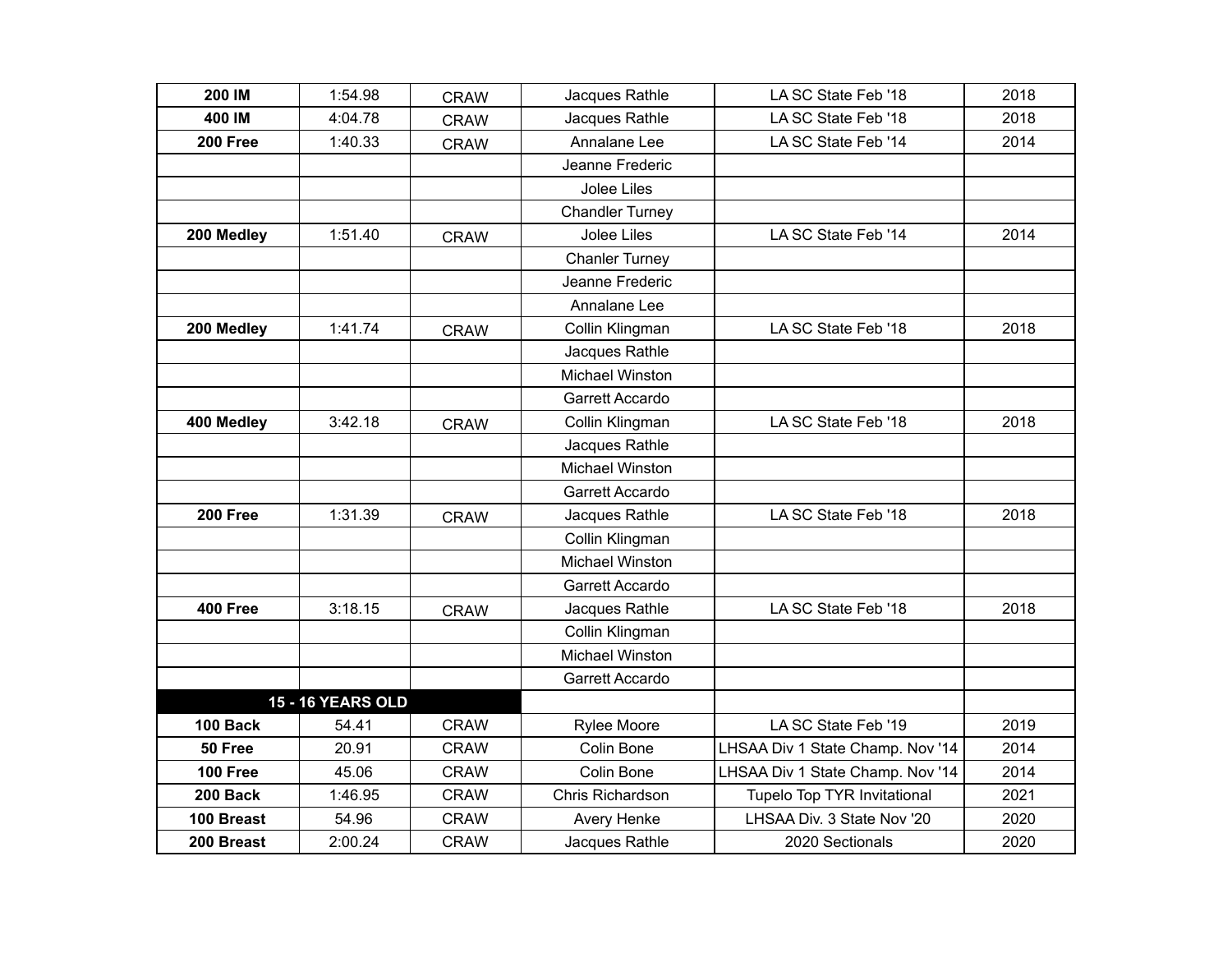| 200 IM           | 1:48.06                  | <b>CRAW</b> | Jacques Rathle        | 2019 Junior Nationals West   | 2019 |
|------------------|--------------------------|-------------|-----------------------|------------------------------|------|
| 400 IM           | 3:50.17                  | <b>CRAW</b> | Jacques Rathle        | 2019 Junior Nationals West   | 2019 |
| 400 Medley Relay | 3:55.41                  | <b>CRAW</b> | C. Beene, A. Miller,  | American SC Champ. Mar '14   | 2014 |
|                  |                          |             | E. Trahan, O. Huffman |                              |      |
| 400 Medley Relay | 3:32.52                  | <b>CRAW</b> | Avery Henke           | LA SC State 2021             | 2021 |
|                  |                          |             | Joseph Duncan         |                              |      |
|                  |                          |             | Hugo Widjaja          |                              |      |
|                  |                          |             | William Dejean        |                              |      |
| 400 Free Relay   | 3:06.31                  | <b>CRAW</b> | Collin Klingman       | LA Senior State 2020         | 2020 |
|                  |                          |             | Eugene Jiang (16)     |                              |      |
|                  |                          |             | Chris Richardson (15) |                              |      |
|                  |                          |             | Jacques Rathle (16)   |                              |      |
|                  | <b>15 - 18 YEARS OLD</b> |             |                       |                              |      |
| 200 Free Relay   | 1:35.06                  | <b>CRAW</b> | Erin Trahan (18)      | South Premier Champs Mar '16 | 2016 |
|                  |                          |             | Olivia Huffman (17)   |                              |      |
|                  |                          |             | Chanler Turnley (16)  |                              |      |
|                  |                          |             | Amy Miller (18)       |                              |      |
| 400 Free Relay   | 3:27.21                  | <b>CRAW</b> | Erin Trahan (18)      | LA 13&O SC State Feb '16     | 2016 |
|                  |                          |             | Chanler Turnley (16)  |                              |      |
|                  |                          |             | Olivia Huffman (17)   |                              |      |
|                  |                          |             | Amy Miller (18)       |                              |      |
| 800 Free Relay   | 7:33.65                  | <b>CRAW</b> | Elizabeth Benoit      | LA SC State 2021             | 2021 |
|                  |                          |             | Ema Lavigne           |                              |      |
|                  |                          |             | Rylee Moore           |                              |      |
|                  |                          |             | Anni Thompson         |                              |      |
| 200 Medley Relay | 1:45.34                  | <b>CRAW</b> | Rylee Moore           | LA SC State 2021             | 2021 |
|                  |                          |             | Ema Lavigne           |                              |      |
|                  |                          |             | Amanda Andrews        |                              |      |
|                  |                          |             | Anni Thompson         |                              |      |
| 400 Medley Relay | 3:46.80                  | <b>CRAW</b> | <b>Rylee Moore</b>    | LA SC State 2021             | 2021 |
|                  |                          |             | Ema Lavigne           |                              |      |
|                  |                          |             | Elle Acheberger       |                              |      |
|                  |                          |             | Elizabeth Benoit      |                              |      |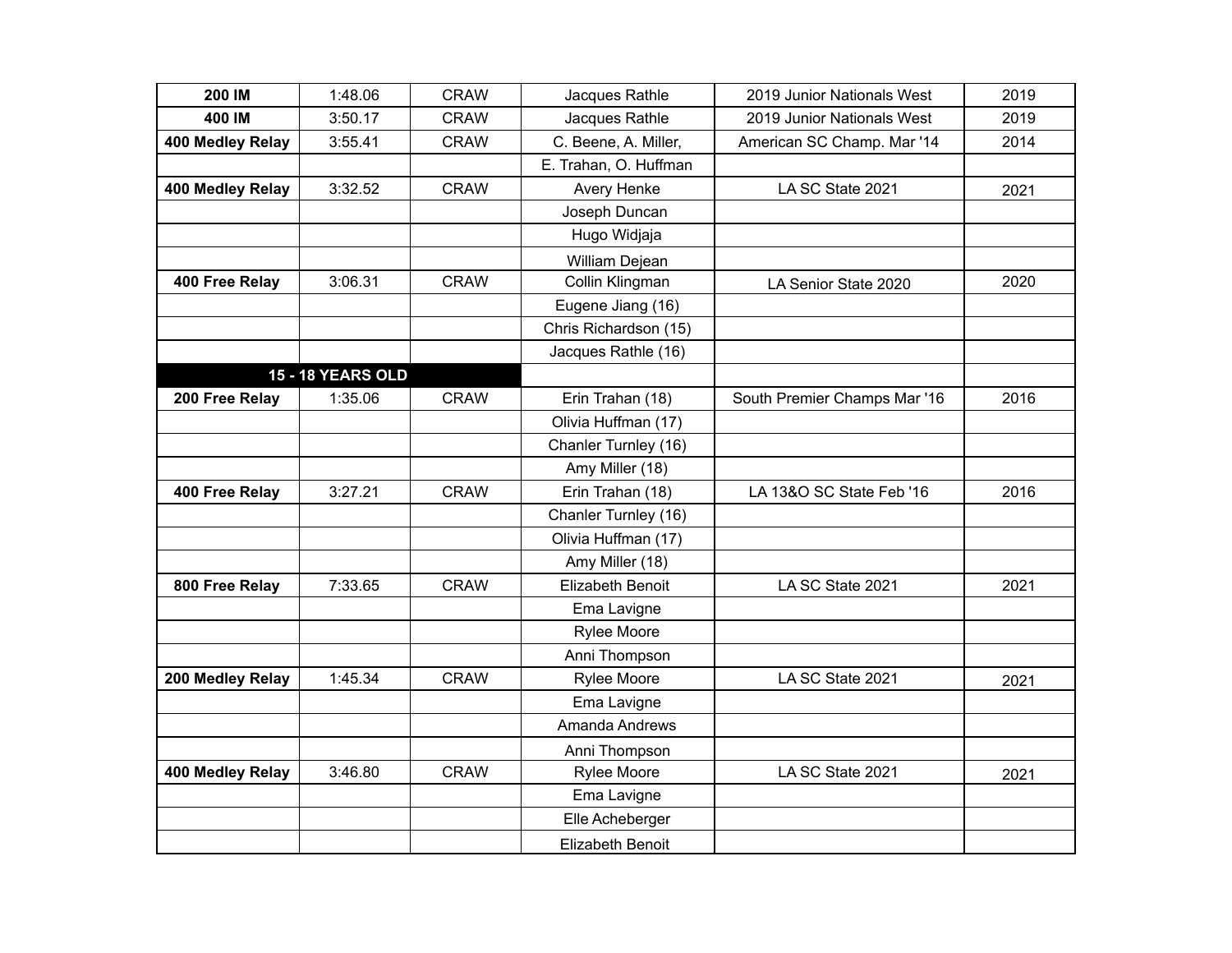| 200 Medley Relay | 1:30.51                  | <b>CRAW</b> | Avery Henke           | 2021 Speedo Junior Nationals | 2021 |
|------------------|--------------------------|-------------|-----------------------|------------------------------|------|
|                  |                          |             | <b>Tiago Faleiros</b> |                              |      |
|                  |                          |             | Chris Richardson      |                              |      |
|                  |                          |             | Eugene Jiang          |                              |      |
| 400 Medley Relay | 3.18.79                  | <b>CRAW</b> | Avery Henke           | 2021 Speedo Junior Nationals | 2021 |
|                  |                          |             | <b>Tiago Faleiros</b> |                              |      |
|                  |                          |             | Chris Richardson      |                              |      |
|                  |                          |             | Eugene Jiang          |                              |      |
| 200 Free Relay   | 1:22.59                  | <b>CRAW</b> | Jacques Rathle        | LA SC State 2021             | 2021 |
|                  |                          |             | Eugene Jiang          |                              |      |
|                  |                          |             | Garrett Accardo       |                              |      |
|                  |                          |             | Chris Richardson      |                              |      |
| 400 Free Relay   | 3:01.59                  | <b>CRAW</b> | <b>Tiago Faleiros</b> | LA SC State 2022             | 2022 |
|                  |                          |             | Chris Richardson      |                              |      |
|                  |                          |             | Eugene Jiang          |                              |      |
|                  |                          |             | Avery Henke           |                              |      |
| 800 Free Relay   | 6:38.64                  | <b>CRAW</b> | Jacques Rathle        | LA SC State 2021             | 2021 |
|                  |                          |             | Garrett Accardo       |                              |      |
|                  |                          |             | Avery Henke           |                              |      |
|                  |                          |             | Chris Richardson      |                              |      |
| 200 Free Relay   | 1:29.28                  | <b>CRAW</b> | Jacques Rathle        | LA SC State 2021             | 2021 |
| <b>Mixed</b>     |                          |             | Eugene Jiang          |                              |      |
|                  |                          |             | <b>Rylee Moore</b>    |                              |      |
|                  |                          |             | Ema Lavigne           |                              |      |
| 200 Medley Relay | 1:37.98                  | <b>CRAW</b> | <b>Rylee Moore</b>    | LA Senior State 2020         | 2020 |
| <b>Mixed</b>     |                          |             | Jacques Rathle        |                              |      |
|                  |                          |             | James Henderson       |                              |      |
|                  |                          |             | Anni Thompson         |                              |      |
|                  | <b>17 - 18 YEARS OLD</b> |             |                       |                              |      |
| <b>100 Free</b>  | 49.97                    | <b>CRAW</b> | Amy Miller            | LHSAA Div. 3 State Nov '15   | 2015 |
| 100 Back         | 52.94                    | <b>CRAW</b> | Rylee Moore           | 2021 SC State Meet           | 2021 |
| 200 Back         | 1:58.39                  | <b>CRAW</b> | Rylee Moore           | 2021 SC State Meet           | 2021 |
| 400 IM           | 4:15.88                  | <b>CRAW</b> | Jolee Liles           | LA SC State Feb '19          | 2019 |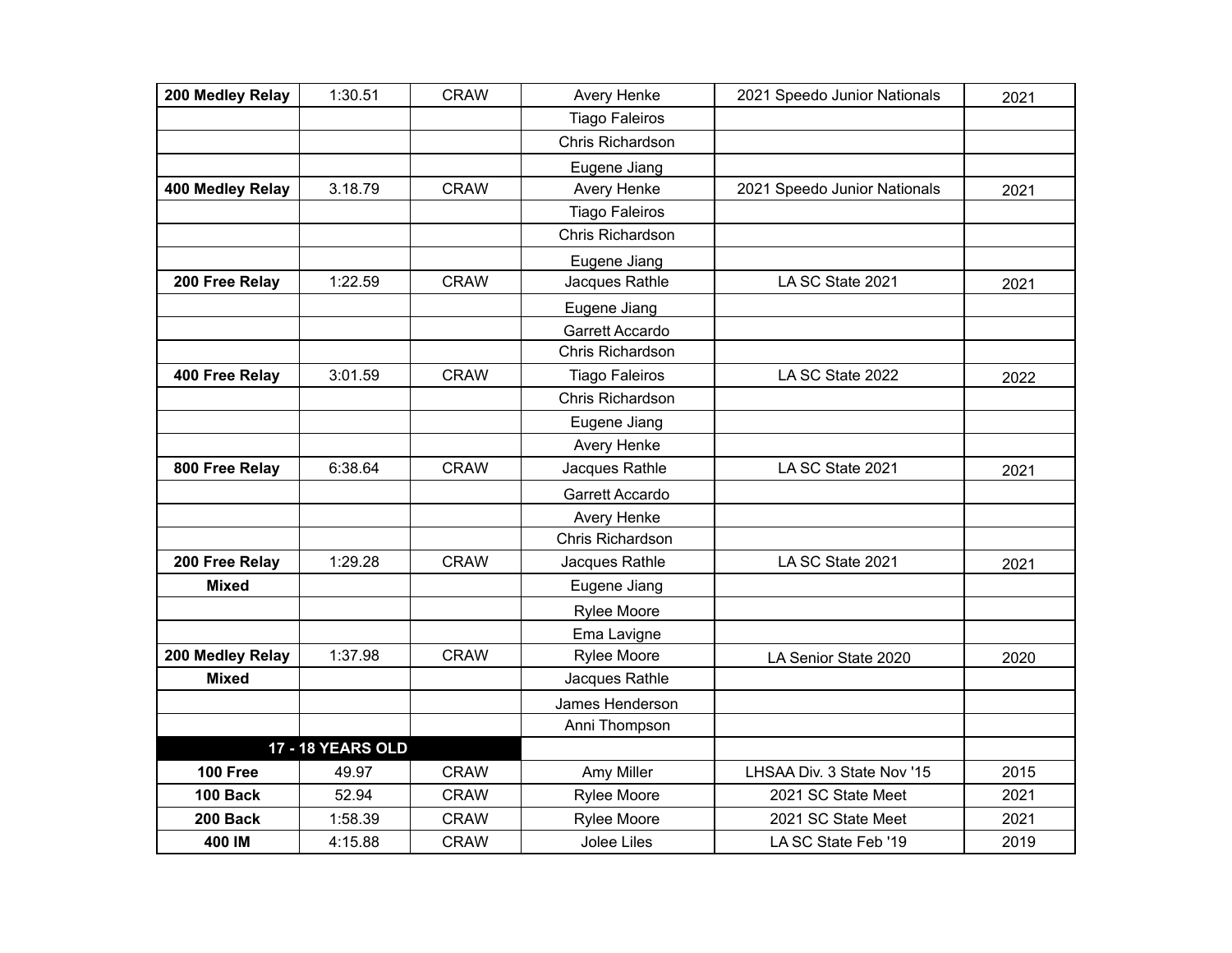| 100 Free         | 44.71       | <b>CRAW</b> | Colin Bone            | LHSAA Div. 1 State Nov '15   | 2015 |
|------------------|-------------|-------------|-----------------------|------------------------------|------|
| 200 Free         | 1:35.65     | <b>CRAW</b> | Jacques Rathle        | 2021 SC State Meet           | 2021 |
| 200 Back         | 1:46.53     | <b>CRAW</b> | Chris Richardson      | 2022 SC Sectionals Texas     | 2022 |
| 100 Breast       | 54.40       | <b>CRAW</b> | Jacques Rathle        | LHSAA Div. 3 State Nov '20   | 2020 |
| 200 Breast       | 1:58.68     | <b>CRAW</b> | Jacques Rathle        | 2021 SC State Meet           | 2021 |
| 200 IM           | 1:46.45     | <b>CRAW</b> | Jacques Rathle        | LHSAA Div. 3 State Nov '20   | 2020 |
| 400 IM           | 3:45.90     | <b>CRAW</b> | Jacques Rathle        | 2021 SC State Meet           | 2021 |
| 200 Medley Relay | 1:30.94     | <b>CRAW</b> | Chris Richardson      | LA SC State 2021             | 2021 |
|                  |             |             | Jacques Rathle        |                              |      |
|                  |             |             | <b>Brenton Cooper</b> |                              |      |
|                  |             |             | Eugene Jiang          |                              |      |
| 400 Medley Relay | 3:20.89     | <b>CRAW</b> | Chris Richardson      | LA SC State 2021             | 2021 |
|                  |             |             | Jacques Rathle        |                              |      |
|                  |             |             | <b>Brenton Cooper</b> |                              |      |
|                  |             |             | Garrett Accardo       |                              |      |
| 200 Free Relay   | 1:22.59     | <b>CRAW</b> | Jacques Rathle        | LA SC State 2021             | 2021 |
|                  |             |             | Eugene Jiang          |                              |      |
|                  |             |             | Garrett Accardo       |                              |      |
|                  |             |             | Chris Richardson      |                              |      |
| 400 Free Relay   | 3:01.59     | <b>CRAW</b> | <b>Tiago Faleiros</b> | LA SC State 2022             | 2022 |
|                  |             |             | Chris Richardson      |                              |      |
|                  |             |             | Eugene Jiang          |                              |      |
|                  |             |             | <b>Avery Henke</b>    |                              |      |
| 800 Free Relay   | 6:46.92     | <b>CRAW</b> | Chris Richardson      | LA SC State 2022             | 2022 |
|                  |             |             | William Dejean        |                              |      |
|                  |             |             | Eugene Jiang          |                              |      |
|                  |             |             | Collin Klingman       |                              |      |
|                  | <b>OPEN</b> |             |                       |                              |      |
| 100 Back         | 52.94       | <b>CRAW</b> | <b>Rylee Moore</b>    | 2021 SC State Meet           | 2021 |
| <b>100 Free</b>  | 44.71       | <b>CRAW</b> | Colin Bone            | LHSAA Div. 1 State Nov '15   | 2015 |
| 200 Free         | 1:35.47     | <b>CRAW</b> | Jayme Cramer          | Sr. Natls - GA Tech Nov '07  | 2007 |
| <b>500 Free</b>  | 4:16.72     | <b>CRAW</b> | Jayme Cramer          | Sr. Natls - GA Tech Nov '07  | 2007 |
| <b>1000 Free</b> | 8:59.72     | <b>CRAW</b> | Jayme Cramer          | TAQ Christmas Invite Dec '07 | 2007 |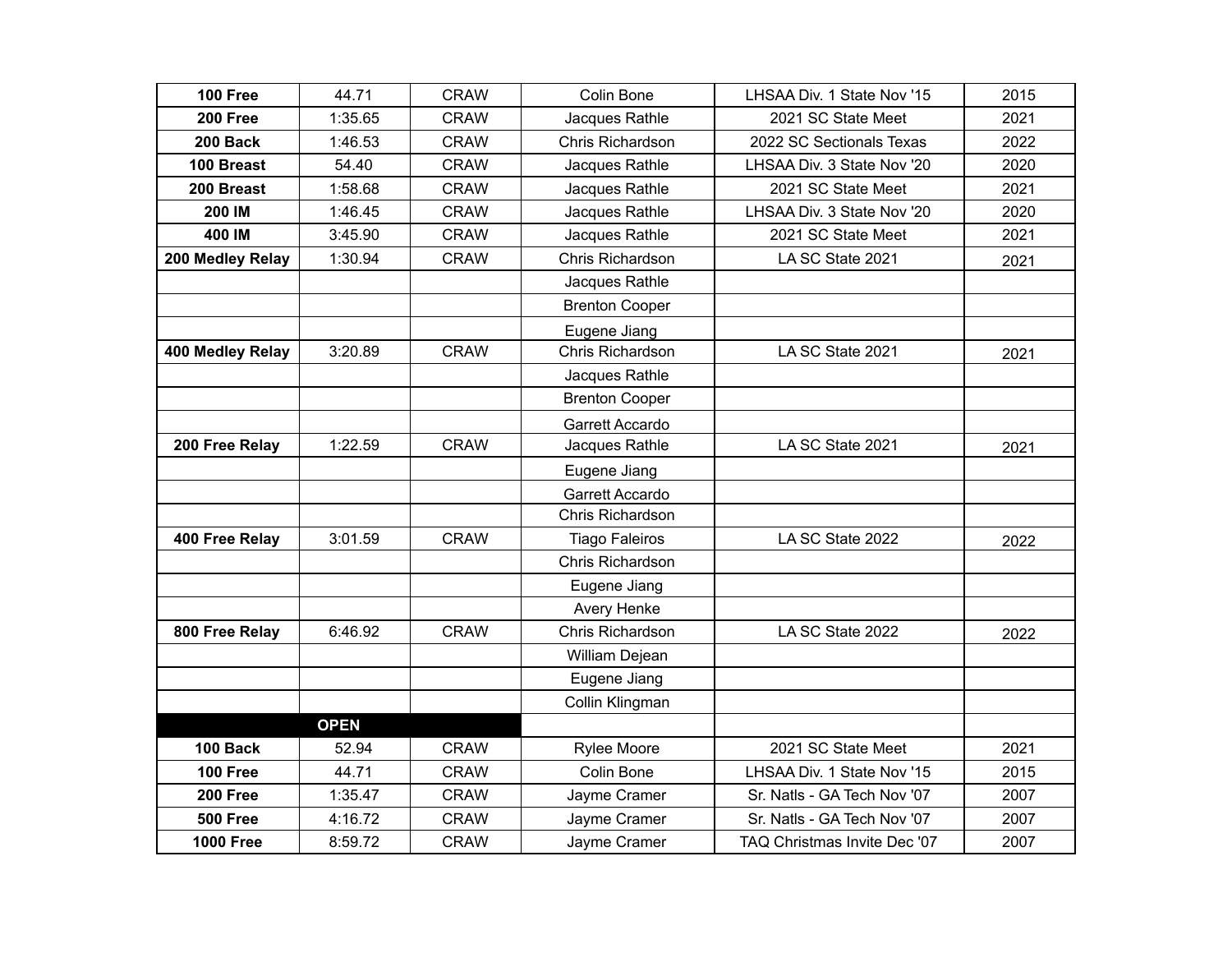| <b>100 Fly</b>   | 46.85   | <b>CRAW</b> | Jayme Cramer          | Sr. Natls - GA Tech Nov '07  | 2007 |
|------------------|---------|-------------|-----------------------|------------------------------|------|
| <b>200 Fly</b>   | 1:43.09 | <b>CRAW</b> | Jayme Cramer          | Sr. Natls - GA Tech Nov '07  | 2007 |
| 400 IM           | 3:45.90 | <b>CRAW</b> | Jacques Rathle        | 2021 SC State Meet           | 2021 |
| 200 Free         | 1:35.06 | <b>CRAW</b> | Erin Trahan (18)      | South Premier Champs Mar '16 | 2016 |
|                  |         |             | Olivia Huffman (17)   |                              |      |
|                  |         |             | Chanler Turnley (16)  |                              |      |
|                  |         |             | Amy Miller (18)       |                              |      |
| <b>400 Free</b>  | 3:27.21 | <b>CRAW</b> | Erin Trahan (18)      | LA 13&O SC State Feb '16     | 2016 |
|                  |         |             | Chanler Turnley (16)  |                              |      |
|                  |         |             | Olivia Huffman (17)   |                              |      |
|                  |         |             | Amy Miller (18)       |                              |      |
| 400 Medley Relay | 3:46.80 | <b>CRAW</b> | Rylee Moore           | LA SC State 2021             | 2021 |
|                  |         |             | Ema Lavigne           |                              |      |
|                  |         |             | Elle Acheberger       |                              |      |
|                  |         |             | Elizabeth Benoit      |                              |      |
| 200 Medley Relay | 1:30.94 | <b>CRAW</b> | Chris Richardson      | LA SC State 2021             | 2021 |
|                  |         |             | Jacques Rathle        |                              |      |
|                  |         |             | <b>Brenton Cooper</b> |                              |      |
|                  |         |             | Eugene Jiang          |                              |      |
| 400 Medley Relay | 3:20.89 | <b>CRAW</b> | Chris Richardson      | LA SC State 2021             | 2021 |
|                  |         |             | Jacques Rathle        |                              |      |
|                  |         |             | <b>Brenton Cooper</b> |                              |      |
|                  |         |             | Garrett Accardo       |                              |      |
| 200 Free Relay   | 1:22.59 | <b>CRAW</b> | Jacques Rathle        | LA SC State 2021             | 2021 |
|                  |         |             | Eugene Jiang          |                              |      |
|                  |         |             | Garrett Accardo       |                              |      |
|                  |         |             | Chris Richardson      |                              |      |
| 800 Free Relay   | 6:38.64 | <b>CRAW</b> | Jacques Rathle        | LA SC State 2021             | 2021 |
|                  |         |             | Garrett Accardo       |                              |      |
|                  |         |             | Avery Henke           |                              |      |
|                  |         |             | Chris Richardson      |                              |      |
| 400 Free Relay   | 3:01.59 | <b>CRAW</b> | <b>Tiago Faleiros</b> | LA SC State 2022             | 2022 |
|                  |         |             | Chris Richardson      |                              |      |